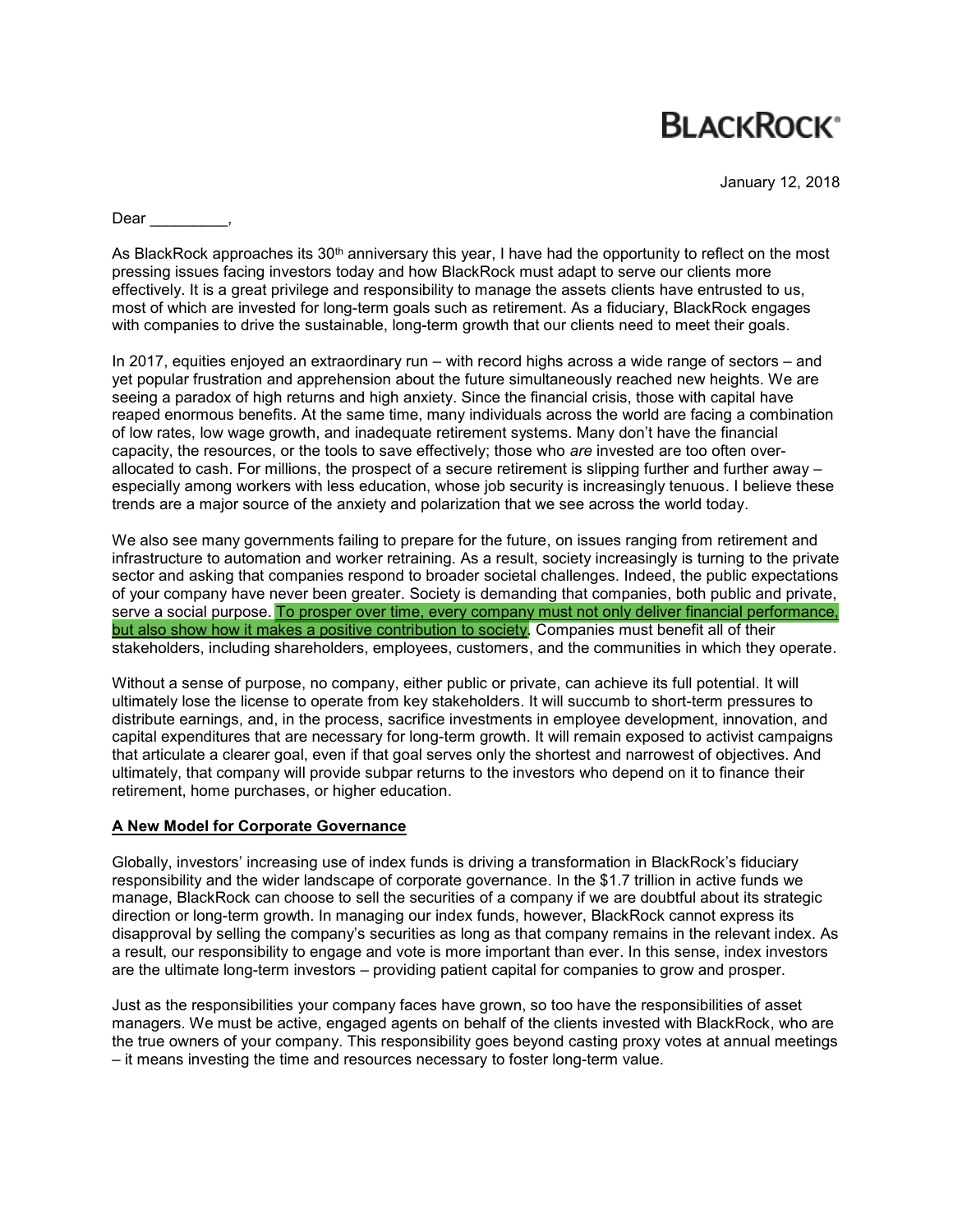The time has come for a new model of shareholder engagement – one that strengthens and deepens communication between shareholders and the companies that they own. I have written before that companies have been too focused on quarterly results; similarly, shareholder engagement has been too focused on annual meetings and proxy votes. If engagement is to be meaningful and productive – if we collectively are going to focus on benefitting shareholders instead of wasting time and money in proxy fights – then engagement needs to be a year-round conversation about improving long-term value.

BlackRock recognizes and embraces our responsibility to help drive this change. Over the past several years, we have undertaken a concentrated effort to evolve our approach, led by Michelle Edkins, our global head of investment stewardship. Since 2011, Michelle has helped transform our practice from one predominantly focused on proxy voting towards an approach based on engagement with companies.

The growth of indexing demands that we now take this function to a new level. Reflecting the growing importance of investment stewardship, I have asked Barbara Novick, Vice Chairman and a co-founder of BlackRock, to oversee the firm's efforts. Michelle will continue to lead the global investment stewardship group day-to-day. We also intend to double the size of the investment stewardship team over the next three years. The growth of our team will help foster even more effective engagement with your company by building a framework for deeper, more frequent, and more productive conversations.

## **Your Strategy, Your Board, and Your Purpose**

In order to make engagement with shareholders as productive as possible, companies must be able to describe their strategy for long-term growth. I want to reiterate our request, outlined in past letters, that you publicly articulate your company's strategic framework for long-term value creation and explicitly affirm that it has been reviewed by your board of directors. This demonstrates to investors that your board is engaged with the strategic direction of the company. When we meet with directors, we also expect them to describe the board process for overseeing your strategy.

The statement of long-term strategy is essential to understanding a company's actions and policies, its preparation for potential challenges, and the context of its shorter-term decisions. Your company's strategy must articulate a path to achieve financial performance. To sustain that performance, however, you must also understand the societal impact of your business as well as the ways that broad, structural trends – from slow wage growth to rising automation to climate change – affect your potential for growth.

These strategy statements are not meant to be set in stone – rather, they should continue to evolve along with the business environment and explicitly recognize possible areas of investor dissatisfaction. Of course, we recognize that the market is far more comfortable with 10Qs and colored proxy cards than complex strategy discussions. But a central reason for the rise of activism – and wasteful proxy fights – is that companies have not been explicit enough about their long-term strategies.

In the United States, for example, companies should explain to investors how the significant changes to tax law fit into their long-term strategy. What will you do with increased after-tax cash flow, and how will you use it to create long-term value? This is a particularly critical moment for companies to explain their long-term plans to investors. Tax changes will embolden those activists with a short-term focus to demand answers on the use of increased cash flows, and companies who have not already developed and explained their plans will find it difficult to defend against these campaigns. The U.S. tax bill is only one such example – regardless of a company's jurisdiction, it is your responsibility to explain to shareholders how major legislative or regulatory changes will impact not just next year's balance sheet, but also your long-term strategy for growth.

Where activists do offer valuable ideas – which is more often than some detractors suggest – we encourage companies to begin discussions early, to engage with shareholders like BlackRock, and to bring other critical stakeholders to the table. But when a company waits until a proxy proposal to engage or fails to express its long-term strategy in a compelling manner, we believe the opportunity for meaningful dialogue has often already been missed.